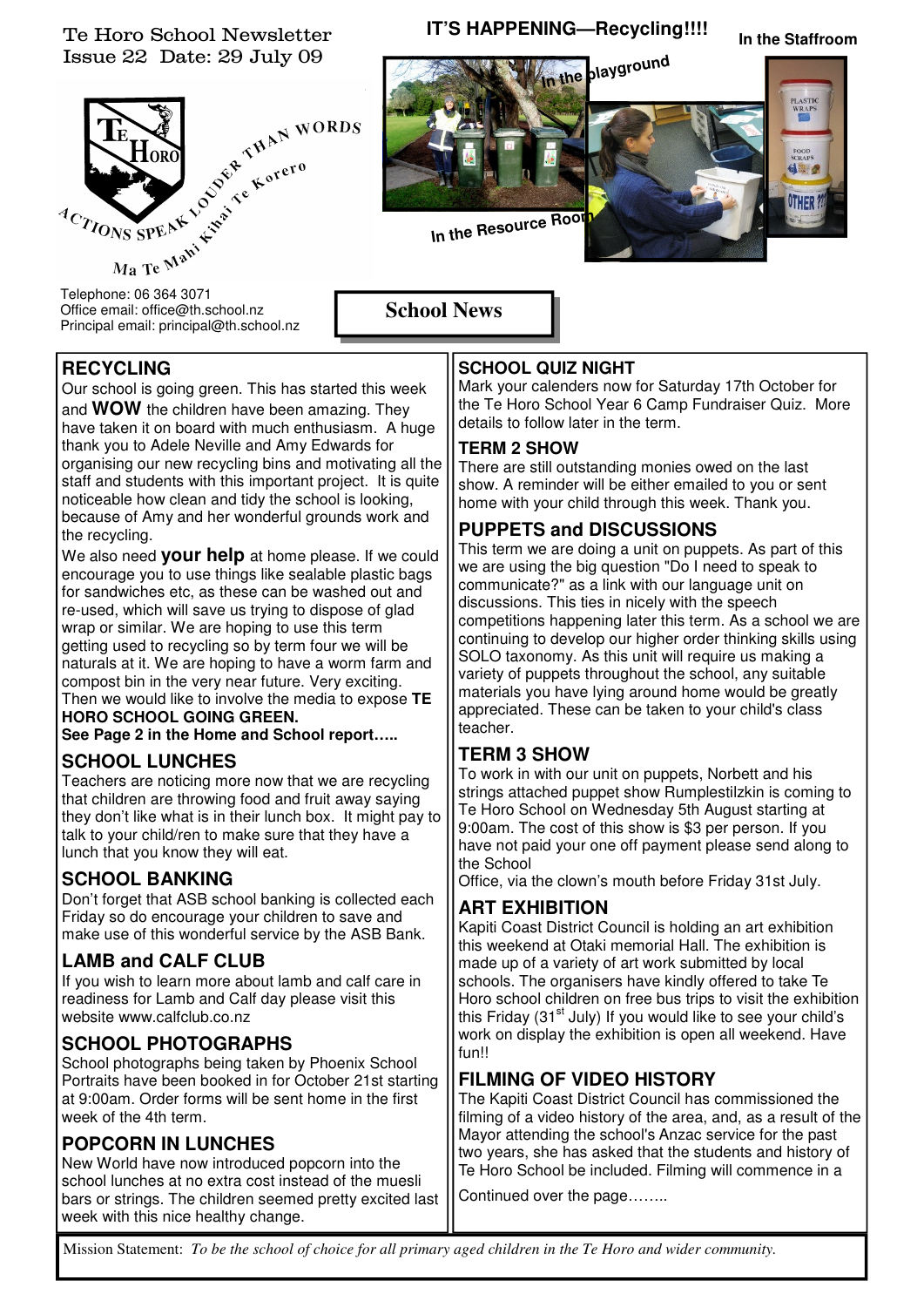few weeks, and groups of children, such as the Choir, as well as individual children who will be acting in a variety of scenes, will be involved. We, and the film crew, need to ensure that all children appearing in the video/DVD have parent permission to do so, and parents have every right to request that their child's image not be used in a public medium such as a film or video. (While I do not think the video will be broadcast, I am sure that the intention is for it to be available to the general public.) IF YOU **DO NOT** WISH YOUR CHILD TO APPEAR IN THIS PRODUCTION, PLEASE CONTACT THE OFFICE AS SOON AS POSSIBLE. Andy Lovell

#### **From the Home and School**

#### **BARN DANCE**

Don't forget to get your tickets for the Barn Dance this Saturday night being held in the Community Hall, School Road starting at 7:30pm. Tickets are just \$20 each and it is going to be a night to remember. There will be line dancing and we hear that some rockers and rollers are coming. Also a 'Treat Yourself' auction will be held.

#### **VEGETABLE PLANTS**

We would like to ask each parent if they would be so kind as to donate **1 punnet of vegetable plants** to school so Amy can plant them in the school gardens to grow in readiness for Paddy's Mart produce stall. We would love **broccoli, silverbeet, spinach, lettuces, cabbages, and cauliflower.** Also if anyone out there has the odd **bag of compost** for the gardens, that would be great. One other thing—does anyone have a **rotary hoe** that we could borrow to get the gardens dug over quickly. Please deliver all punnets and compost to school asap, and if anyone can help out with a rotary hoe please call the School Office on 364 3071. We are so very grateful for this help and to have the veges growing here at school

freshly picked for such a worth while cause would be **AMAZING!** 

#### **PADDY'S MART STOREAGE**

If you have anything that you would like to bring along to school for Paddy's Mart please take it to Room 2. There will be area where it can be placed, please try to keep it all in an orderly fashion as there is still teaching going on in there.

#### **GIFT BOXES OR BASKETS**

Instead of asking for food for a gourmet grocery hamper this year we would like donations of nice boxes or baskets for packaging, so if you have anything like this just lying around the house we would love it. Thank you.

#### SOME THOUGHTS:

**VIRTUE-COMPASSION**: Compassion is understanding and caring when someone is hurt or troubled. You forgive mistakes. You are a friend when someone needs a friend. **VIRTUE-CONSIDERATION**: Consideration is being thoughtful of other people and their feelings. You pay careful attention to what others like and don't like, and do things that give them happiness.

#### **Coming Events**

| 30 July<br>31 July<br>1 August | Board of Trustees meeting 7:30pm<br>Otaki Art Exhibition<br><b>BARN DANCE</b> |
|--------------------------------|-------------------------------------------------------------------------------|
| 4 August                       | Home and School meeting 7:30pm                                                |
| 5 August                       | Norbett Puppet Show 9:30am \$3                                                |
| 10-14 August                   | <b>Book Week</b>                                                              |
| 13 August                      | Theme Day                                                                     |
| 18 August                      | Flaming Pheonix show 1:00pm \$5                                               |
| 25 August                      | Otaki School's Rippa Rugby                                                    |
| 28 August                      | Postponement date for the above                                               |
| 31 August                      | <b>DAFFODIL DAY</b>                                                           |
| 12 September                   | <b>PADDY'S MART</b>                                                           |
| 16 September                   | Speech finals                                                                 |
| 25 September                   | <b>END OF TERM THREE</b>                                                      |
| 12 October                     | <b>TERM FOUR BEGINS!</b>                                                      |
| 21 October                     | School Photographs                                                            |

#### **School Book Fair**

#### **Thurs 13th August – Tues 18th August**

Come and support your school in three ways: 1) Buy a book or two – proceeds to Home & School 2) Donate a book from the fair to your child's classroom 3) Help at the checkout The books will be on view in the school hall. Each class will have a chance to look at the stock and children will bring home a wishlist of books they would like. Parents can either send money to the office or come to the hall for viewing and purchasing each day from 8.30-9.30am and 2.30-3.30pm. There will be a teachers' wishlist on display if you wish to donate one of the books to any classroom or to the library.

Volunteers needed to help with the sale of books on Thursday, Friday, Monday and Tuesday from 8.30-9.30am and 2.30-3.30pm. Please fill in the tear-off if you are able to help.

#### **Netball draw for 30th July**

#### YEAR 3/4

| Otaki 1 vs Te Horo   | Otaki   |
|----------------------|---------|
| Manakau vs Te Horo 2 | Manakau |

#### YEAR 5/6

| $3.30 \text{ pm}$ | Te Horo 3 vs Whakatupuranga<br>Te Horo 2 vs Waitohu Red | Te Horo<br>Waitohu |
|-------------------|---------------------------------------------------------|--------------------|
| $4.00 \text{ pm}$ | Te Horo 1 vs Waitohu Green                              | Te Horo            |

When the weather is inclement like last week an email will be sent to you early afternoon to advise you that your child's game has been cancelled. We realise that some of you will not be sitting at the computer at that time, though last week did prove that it was a good way of communication. If you are unsure whether your child's game is on or not due to inclement weather, please first check your email if possible, otherwise feel

free to call the School Office on **3643071** before **2:00pm**.

Many thanks.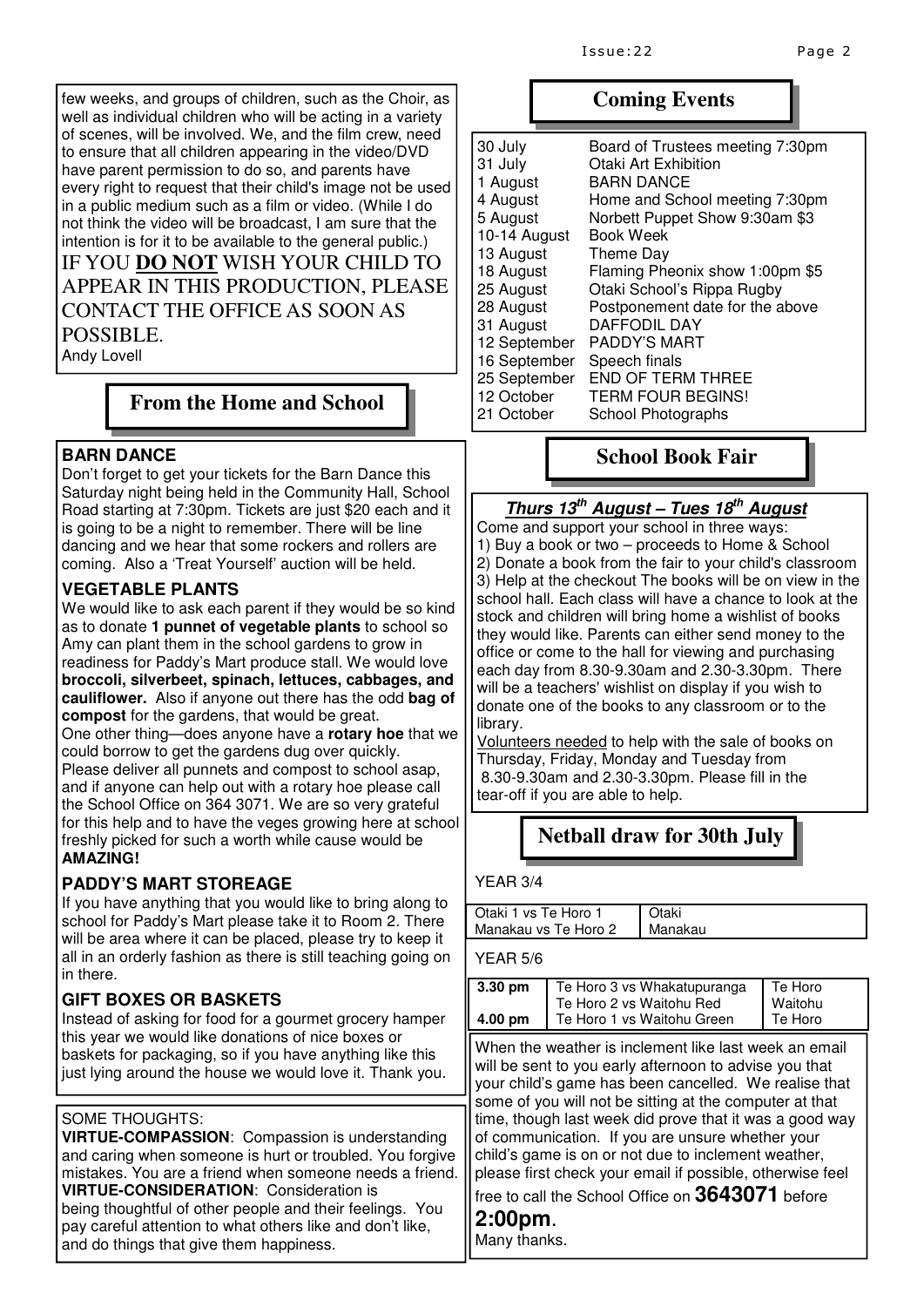# K i t c h e n s

& furniture ltd Design-manufacture-installation

#### Free measure & quote

 Renovations, new homes, Stair, one off furniture, Solid timber, Melamine, Painted finishes. We can draw plans or work from yours We will use any medium you want, to create an individual product to enhance your home. **Phone: 0800 750 500 Fax: 06 364 7119**<br>La Patch, 64 Te Roto Rd, Otaki. 5560. Email: kitchensandfurniture@ihug.co.nz Ra Furniture Itd<br>
Design-manufacture-installation<br>
Free measure & quote<br>
Renovations, new homes, Stair, one off furniture,<br>
Solid timber, Melamine, Painted finishes.<br>
We can draw plans or work from yours<br>
We will use any m



 **Sausage Sizzle** 

#### **Camp Fundraiser Sausage Sizzle each Wednesday until the end of this Term**

Don't forget to order your sausage on a Wednesday or pre-order for the entire term. Thanks to Stacey Faith for being the chief cook.

Now and then a recipe may appear for you to try, so **WATCH OUT FOR IT.**

#### **RECIPE OF THE WEEK:**

8 Chicken pieces, 2 lemons, cut in quarters 8 springs fresh thyme, 12 fat cloves garlic, peeled

4 large potatoes cut in 3cm cubes,

3 tablespoons olive oil, 1/4 cup white wine or water. Preheat oven to 200 degrees.

Put chicken, potato, lemon, garlic and thyme into a roasting dish, and season with salt and pepper. Pour over olive oil, and water/wine and turn until well coated. Roast in oven until the chicken is cooked and the potatoes are tender, adding more water if necessary about 50 minutes. Serves 4. DELISH!

#### **Hockey Reports**

**Senior Hockey** Report by Penelope Christoffel Well, what a difference a new term makes! Te Horo's final game for last term was on the Friday before the holidays and our players were clearly tired after a typically busy term. Despite scoring within the first minute, Te Horo were overwhelmed by Levin East in the first half. In the second half, however, our defence listened to the coach and prevented the opposition scoring again, to keep the tally at 1-4.

#### **Goal scorer: Liam Greening**

#### **Player of the Day: Phoebe Ellis for acting on advice and defending superbly**

The first two games of this term have been quite another story. On their first day back at school, Te Horo battled hard against Levin North for a 0-0 draw, despite several great attempts on goal by Liam Greening.

#### **Player of the Day: Alex Gray for excellent and sustained passing.**

On Monday night, Te Horo were really on form. Having lost to Koputaroa 2-0 last term, Te Horo really picked up their game, with superb passing among the forwards and great mid-field defence by Jack Rider. There were several attempts to score but the winning goal came soon after half time for a 1-0 victory.

**Goal scorer: Liam Greening**

**Player of the Day: Orion Scott for great passing and Determination.**

**Congratulations to Jack Rider and Liam Greening for their selection to the Kapiti-Horowhenua Under-11 Boys Rep team. They are busy training for their North Island tournament, held in Napier during the October holidays.** 

#### **Junior Hockey** Report by Harry Bird

Term 3 Game 1

On the 25<sup>th</sup> of July the Te Horo Turtles played against East Yellow at the Levin turf.

It was a good game with near misses from both teams leaving the final score at 2-1 to Te Horo Turtles with Harry Bird scoring both goals. It was also tough as we were bunching a lot and our attack wasn't as good as it could have been. **Tessa McPhee was player of the day**.



#### **Students of the Week**

- Room 1 **Matthew Bird and Taylor Wallace**  for writing
- Room 3 **Chayel Elliot-McDonald** for settling well in Room 3.
- Room 5 **Aimee Avery**  for being prepared to listen to feedback and think carefully about her goals for learning.
- Room 7 **Jake Hobbs**  for amazing commitment to his learning and thinking about others in the class. **Angie Leckie** – for fantastic improvement with basic facts.
- Room 8 **Liam Greening**  for his bright cheery nature, his willingness to contribute and his determination to make improvements in his attitude and work habits

## **CONGRATULATIONS!**